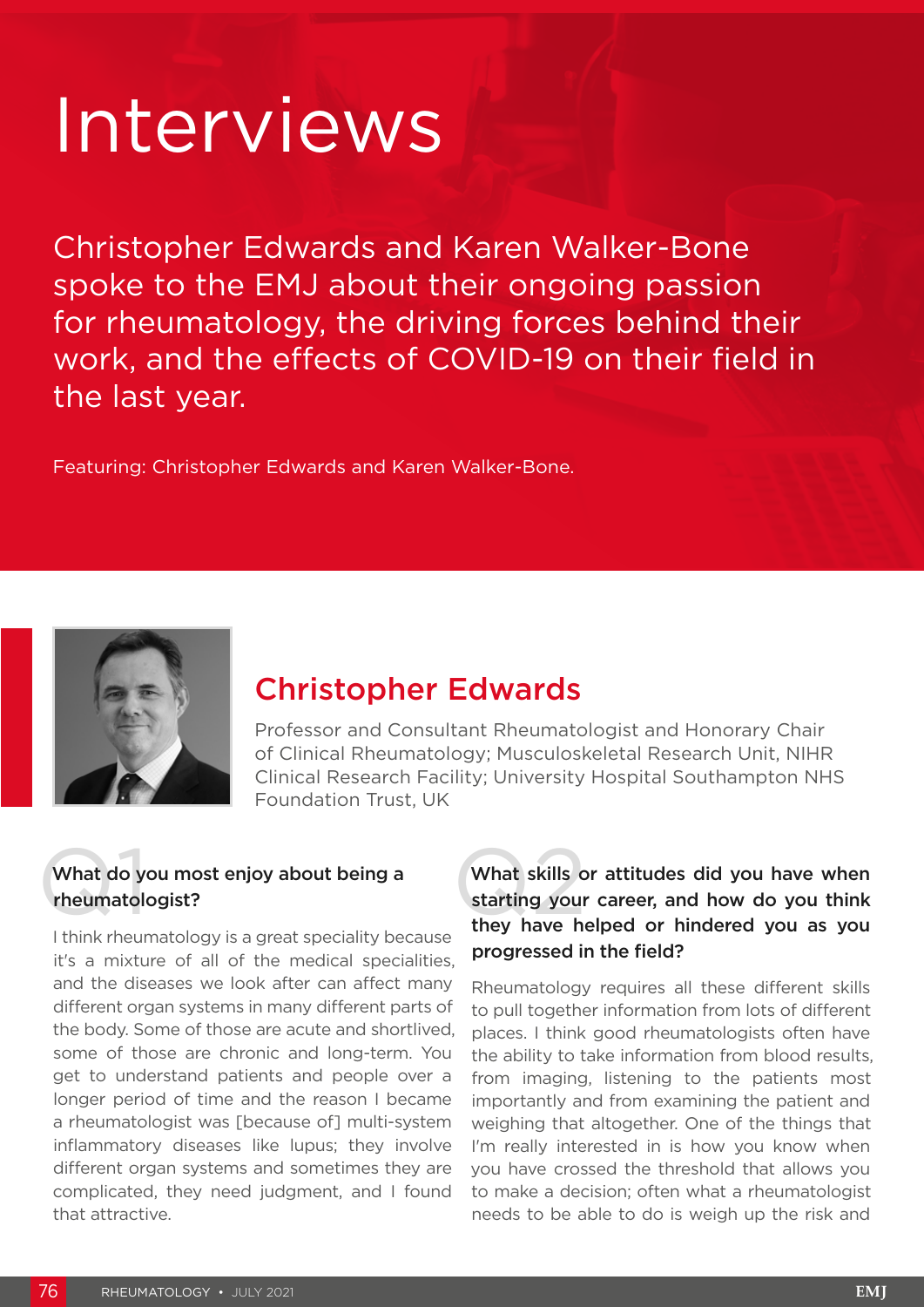the benefit in a complex situation. Maybe this is true for many physicians, but you often need to weigh up situations where the evidence isn't all there, so you try to make a decision with incomplete information to do the best for the person in front of you. That's a challenge, but I think it can be very interesting and rewarding as well and I suppose that's something that never lets up.

*"One of the things that I'm really interested in is how you know when you have crossed the threshold that allows you to make a decision; often what a rheumatologist needs to be able to do is weigh up the risk and the benefit in a complex situation."*



#### Why are the<br>autoimmune<br>therapies for Why are the environmental causes of autoimmune rheumatic disease and new therapies for rheumatoid arthritis and lupus a particular interest of yours?

When you have complex diseases, particularly immune and inflammatory diseases, trying to decide what the underlying causes are is really interesting. We know what we are is a mixture of our genes: what we inherit passed down from generations of our ancestors. And of course, the genetics of our immune system is heavily influenced by the infections that were around our ancestors as they were passing through the last few 100,000 years. We needed to have very nasty immune systems to protect us from infection and we have really needed that over the last year with COVID-19. Of course, that immune system gets it wrong sometimes and the environment can 'help' (that's probably the wrong word) to get it wrong. There are some things in the environment that stimulate the immune system to make the immune system more likely to make a mistake and to say 'that joint looks foreign' or 'that bit of tissue doesn't look like it belongs here'. The immune system then attacks. Some of the classic environmental factors include smoking, certain sorts of infection, sunlight exposure for lupus. There are things that happen to us in the environment and other things that are inherent within us and it's that combination that gives the risk of developing one of these illnesses such as lupus.

## Looking back<br>has been you Looking back at your career thus far, what has been your proudest achievement?

I think probably some of the biggest achievements have been over the last year for me and maybe that's because it's so recent. I have a few roles: I'm a consultant rheumatologist, but I am also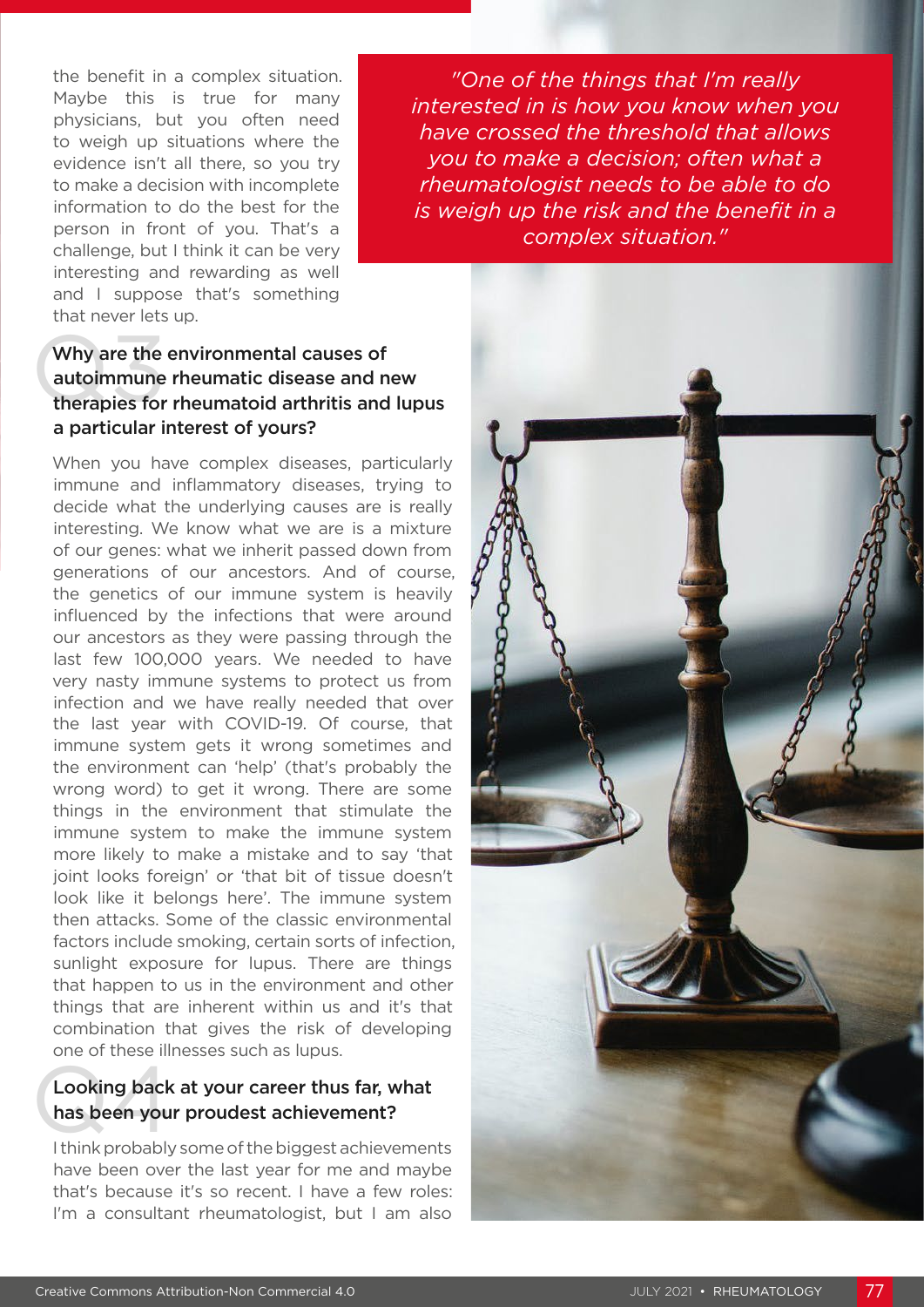*"The drug developments have also gone hand-in-hand with massive advances in technology, such as in molecular biology which has improved our ability to phenotype a patient more accurately."* 

an associate director of a National Institutes for Health Research (NIHR) clinical research facility. These are the environments where translational medicine studies are performed. At the start of the pandemic in 2020, and at high speed, many clinical research facilities across the UK, including ours in Southampton, were repurposed to primarily do COVID-19 studies. If I think about proud moments, then standing in the big gymnasium at the University of Southampton in April time last year I remember seeing some of the first Phase I patients going into the Oxford/ AstraZeneca vaccine study and hoping it would be effective. I was just impressed by all the brave volunteers and all the dedicated research staff and seeing what they had been able to achieve in such a short time.

It didn't matter that I was a rheumatologist or that one of the nurses usually did respiratory studies, everyone was working flexibly towards a common goal. I think that was the proudest thing. That was amazing to see.

as a rheumat<br>the field chai<br>to advancem<br>therapies use Over the 20 years you have been practising as a rheumatologist, how have you seen the field change, specifically with regard to advancements in the technology and therapies used? What do you think are the key advantages and disadvantages of this?

Some of the key things are the obvious headline ones, such as the developments in new therapies. I was appointed as a consultant about 20 years ago and that was about the time biological therapies became available to treat rheumatoid arthritis. I was really lucky to be at the Kennedy

Institute in London [now University of Oxford, UK] when some of those early studies were being done. These treatments have transformed the lives of many patients and you really see that in very simple things; if you had taken a photo of the waiting room when I was a trainee or a student at King's College London, UK, you would have seen many patients with rheumatoid with damaged and deformed joints using wheelchairs. Therapists spent time making them special knives and forks to use so they could eat for themselves. It's a terrible disease. Now, if you went and took a photo of the clinic in Southampton, which will be the same around the country and around the world, people no longer experience damage like that. For the majority, new therapies have made a massive difference, but it's also more than that. It's the ability to do fantastic research studies, to answer questions about how we should approach the strategy of treatment, treat early, treat to target, keep changing medicines if they don't work, and encouragement of a restlessness to keep altering and trying to improve things if it doesn't work for a patient. The drug developments have also gone hand-inhand with massive advances in technology, such as in molecular biology, which has improved our ability to phenotype a patient more accurately.

#### Are there any innovations on the horizon in the field of rheumatic surgery that you believe to be a major breakthrough?

There are certainly more new therapies. We have moved from a situation where we've had biological therapies, large molecules that have to be injected, and we've gone to a situation have moved from a situation where we've had biological therapies, large molecules that have to be injected, and we've gone to a situation